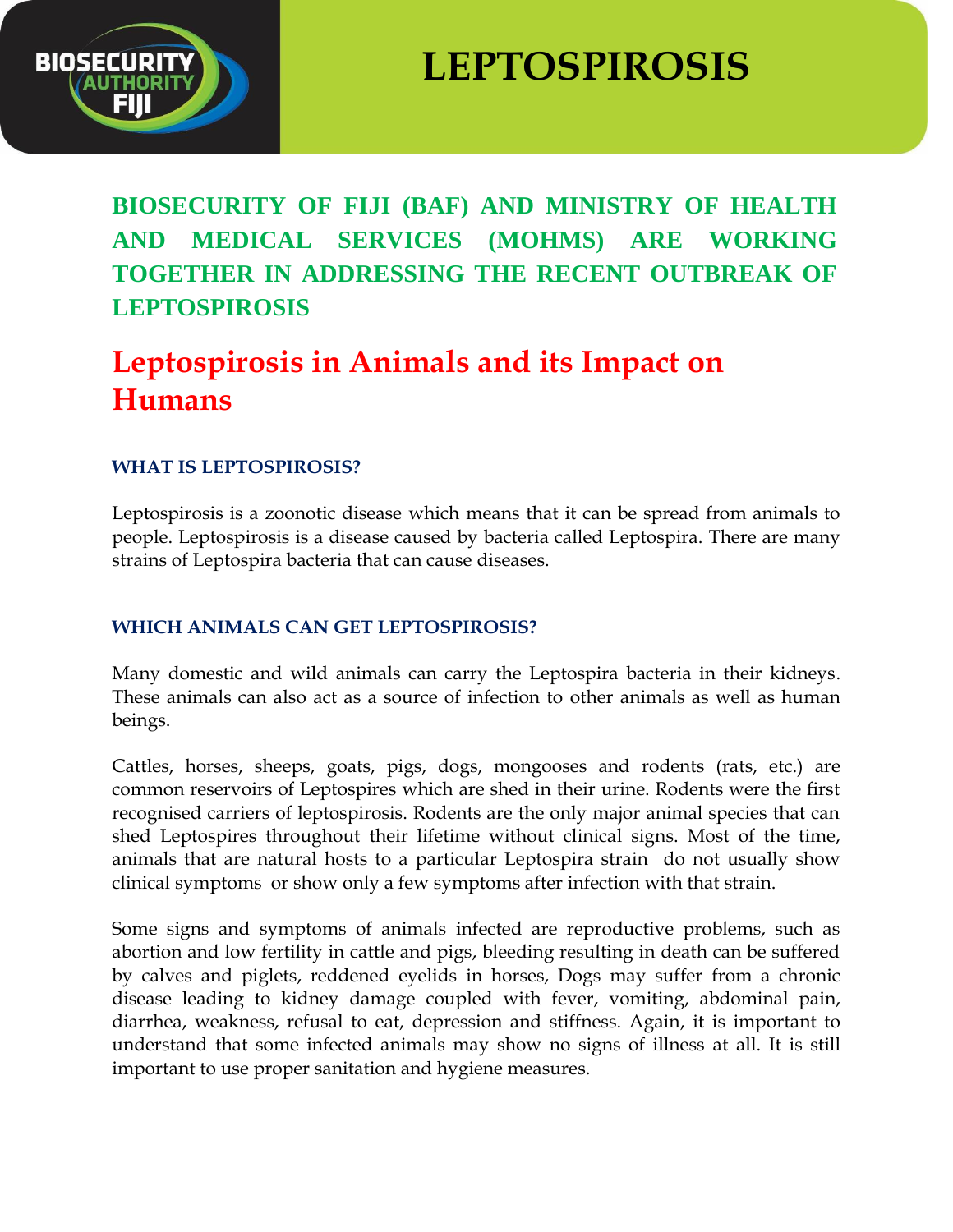#### **HOW CAN ANIMALS GET LEPTOSPIROSIS?**

.

Leptospirosis is transmitted either directly between animals or indirectly through the environment. Leptospirosis is usually spread through the urine of infected animals and once it gets into the water or soil it can survive there for weeks to months. Animals become infected when they come into direct contact with this contaminated water or soil. The bacteria enters through cuts in the skin or through mucous membranes (eyes, nose or mouth). Animals can also become infected by drinking the contaminated water.



*Source: https://www.picswe.com/pics/infection-leptospirosis-28.html*

#### **HOW CAN HUMANS GET LEPTOSPIROSIS?**

The infection route is through abrasions or cuts in the skin, or through the conjunctiva and mucous membranes. Humans may be infected by direct contact with urine or reproductive fluids from infected animals. Indirect infection can also occur through contact with contaminated water or wet soil or consuming contaminated food or water. Infection rarely occurs through animal bites or human-to-human contact.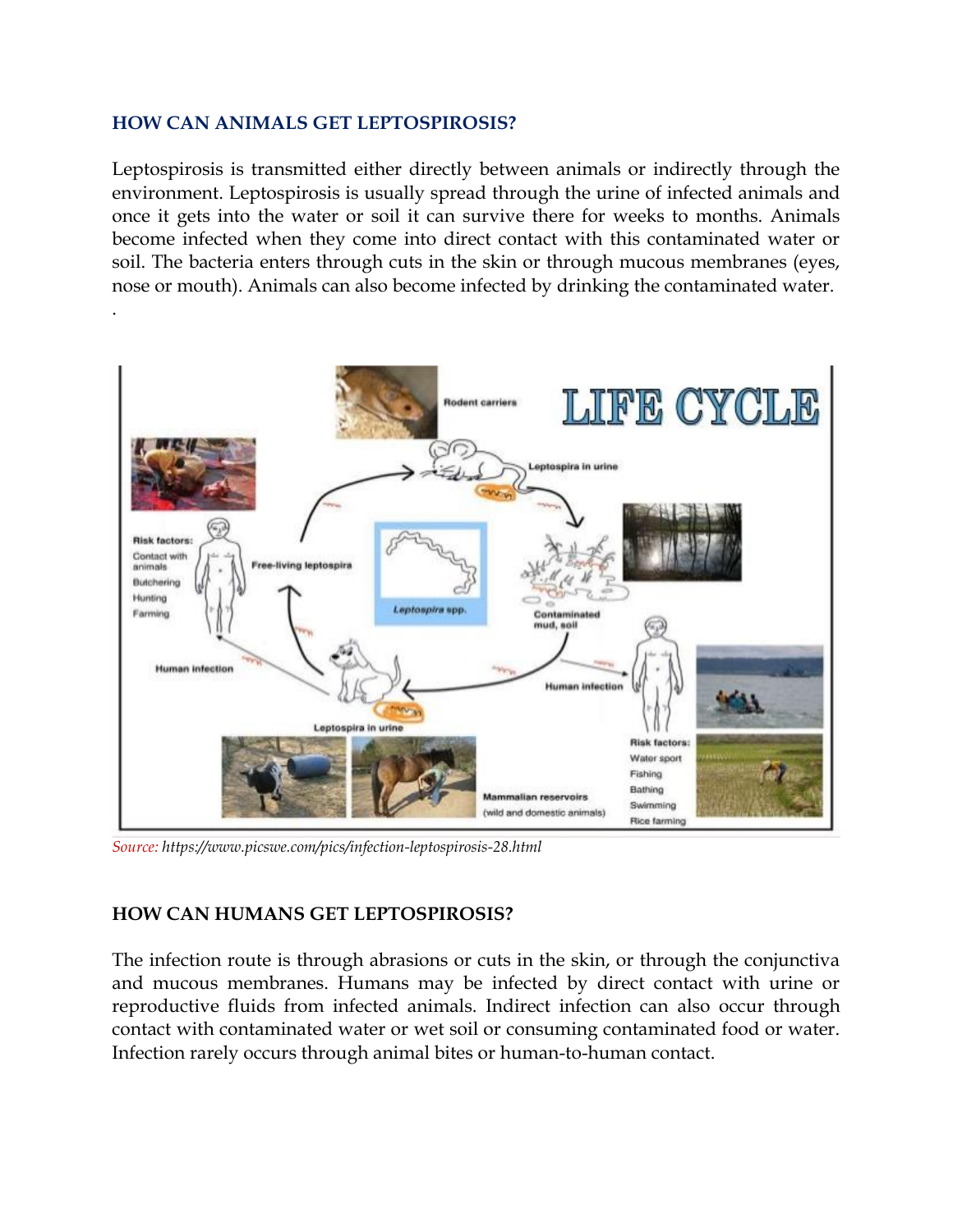Outdoor and agricultural workers (rice-paddy and sugarcane workers for example) and people who are in close contact with animals are more at risk due to their nature of work. Humans can also contract this disease if they swim or wade in contaminated waters. The number of leptospirosis cases may peak during the rainy season and may even reach very high proportions in cases of flooding as the floods cause rodents to move into the city.

People who have high risks of infection:

- 1. sewage workers;
- 2. farm and agricultural workers who are in regular contact with animals or infected water or soil;
- 3. pet shop/ clinic employees and veterinarians;
- 4. abattoir workers and meat handlers;
- 5. those involved in recreational water sports, such as sailing or canoeing; and
- 6. military personnel.



#### Picture below shows interaction between animals and humans on Leptospirosis

*Source: https://www.picswe.com/pics/infection-leptospirosis-28.html*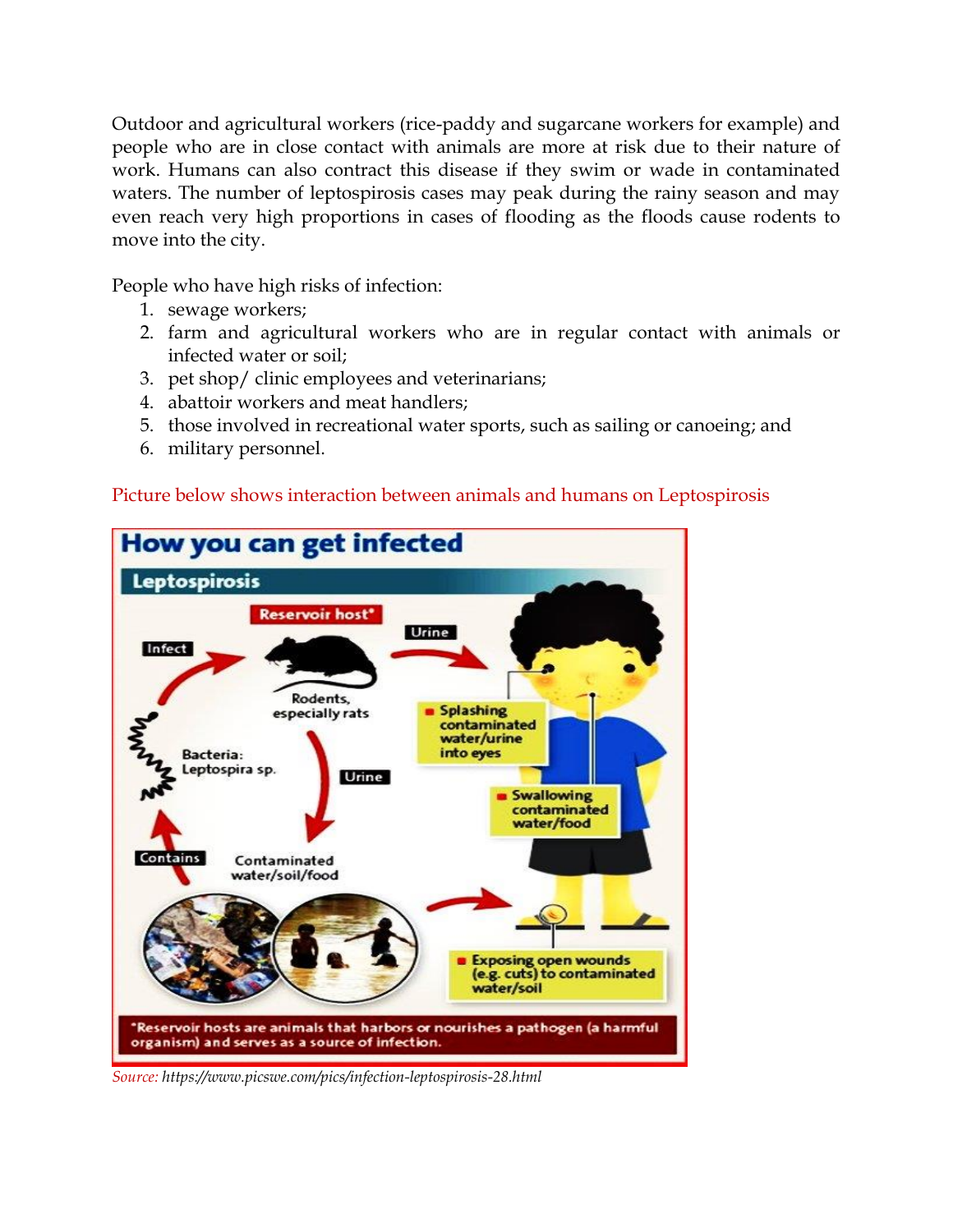#### **HOW CAN LEPTOSPIROSIS BE PREVENTED?**

### **Risk of infection is minimised by:**



Contact with animal urine, infected animals or an infected environment. Where appropriate, protective clothing should be worn and wounds covered with waterproof dressings to reduce the chances of infection.



Leptospirosis can be prevented by controlling the reservoir or reducing infection in animal reservoir populations such as dogs or livestock. Additionally, it must keep rodent problems (rats, mice, etc.) under control to prevent the spread Leptospirosis infection.

## **In addition to the above, the following measures can be adopted to prevent from the infection:**



Always wash your hands after handling your pet or anything that might have your pet's excrement on it.



The separation of animal reservoirs from human habitations by

means of barriers.



Remove rubbish and keep areas around human habitations clean.

Encourage people not to leave food around, especially in recreational areas where rats may be present.



Make sure that if your pet is infected, it takes all of its medicine and attend regular follow ups with the veterinarian.

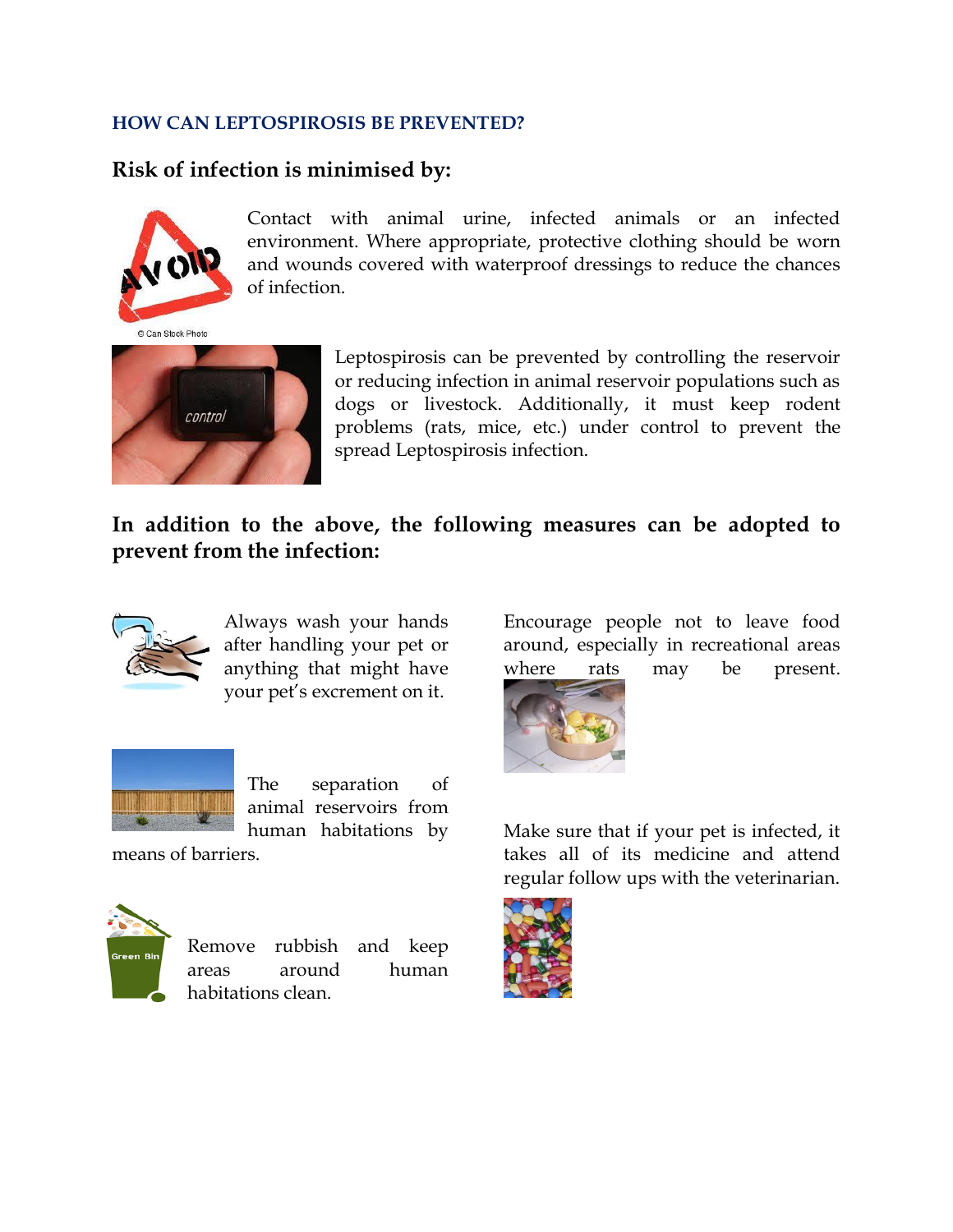

Due to the large number of strains and infection sources and the wide differences in transmission conditions, the control of leptospirosis is complicated and will depend on the local conditions. We do advise that you take all necessary precautions to protect you and your community.

#### **BAF'S ENGAGEMENT IN LEPTOSPIROSIS**

BAF's veterinary team has collected blood samples from pet dogs and tested for leptospirosis with rapid test kits to identify possible carrier animals. The team will carry out screen tests in animal population in risk areas in the upcoming weeks. Moreover BAF is working to establish confirmatory tests for Leptospirosis in animal species.

#### Picture below shows BAF's Veterinary team conducting tests for Leptospirosis in dogs.



BAF & MoHMS are working together in this leptospirosis outbreak by conducting joint investigation at hotspot areas and joint awareness programmes to the public.